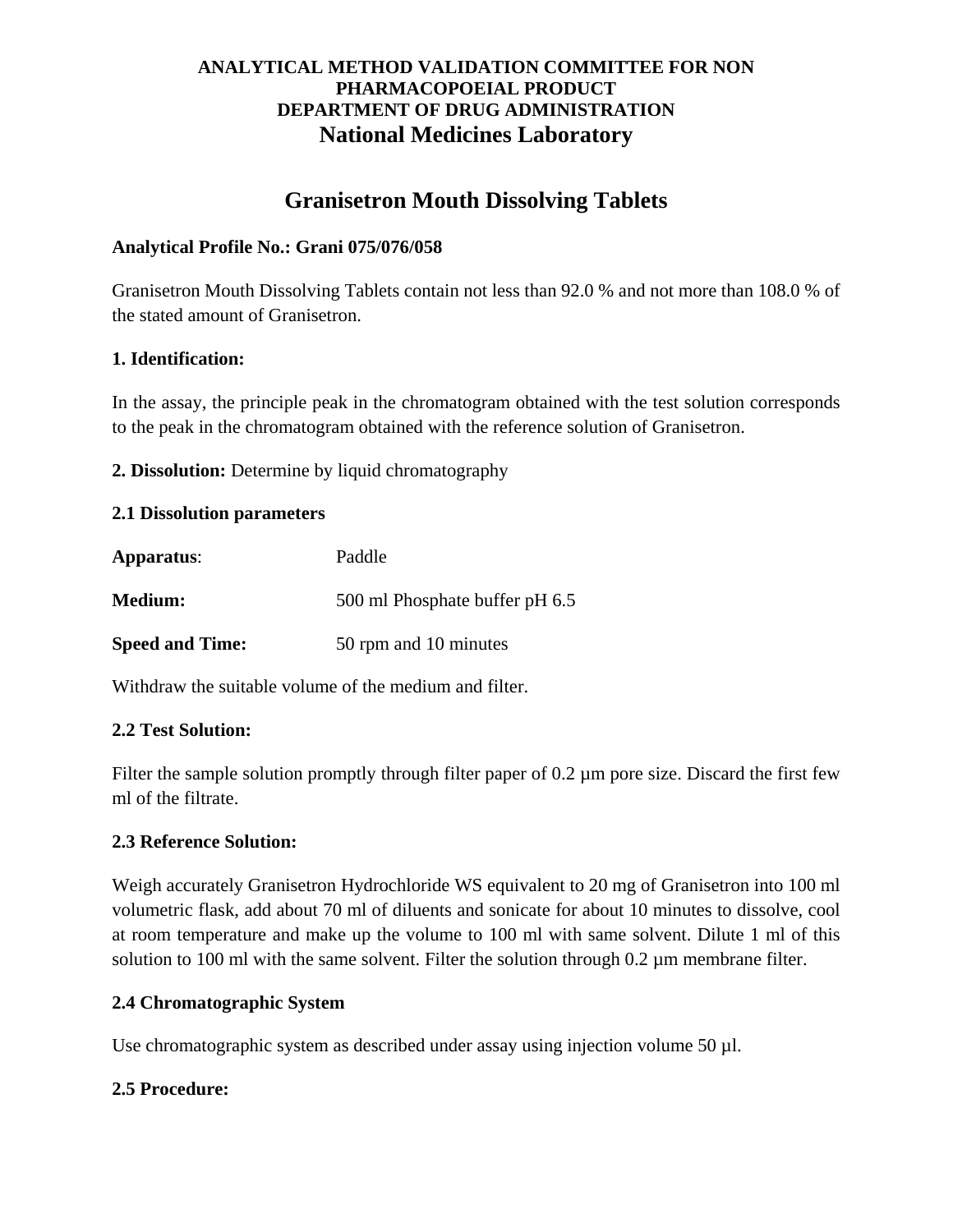# **ANALYTICAL METHOD VALIDATION COMMITTEE FOR NON PHARMACOPOEIAL PRODUCT DEPARTMENT OF DRUG ADMINISTRATION National Medicines Laboratory**

Proceed the method as described in assay method (using injection volume 50 µl) and obtain respective chromatograms. Measure the peak responses and calculate the per cent release.

# **2.7 Limit:**

D. Not less than 75.0 % of the stated amount.

## **3. Uniformity of Content:**

Determine by liquid chromatography as described under assay, using the following solution as sample solution.

## **3.1 Test solution:**

Weigh 10 tablets individually and transfer each into 20 ml volumetric flask, add about 10 ml of diluents and sonicate for 10-15 minutes, cool at room temperature and make up the volume up to mark with same solvent, mix well. Filter the solution through 0.2 µm membrane filter.

**4. Assay:** Determine by Liquid Chromatography

# **4.1 Buffer( Diluent):**

Weigh 15.6 gm of Sodium dihydrogen orthophosphate (NaH2PO4) in 900 ml water, dissolve it, adjust pH to 2.0. Dilute with water to 1000 ml with water.

## **4.2 Test solution:**

Weigh individually 20 tablets and crush them to fine powder. Weigh powder equivalent to 5 mg of Granisetron and transfer into 100 ml volumetric flask. Add about 70 ml of diluents and sonicate for about 10-15 minutes, cool at room temperature and make up the volume to 100 ml with same solvent. Filter the resulting solution through  $0.2 \mu$ m membrane filter.

## **4.3 Reference Solution:**

Weigh accurately Granisetron Hydrochloride WS equivalent to 50 mg of Granisetron into 50 ml volumetric flask, add about 30 ml of diluents and sonicate for about 10 minutes to dissolve, cool at room temperature and make up the volume to 50 ml with the same solvent. Dilute 1 ml of this solution to 20 ml with same solvent. Filter the solution through 0.2  $\mu$ m membrane filter.

## **4.4 Chromatographic system**

**Column:** C18, 15 cm x 4.6 mm, 5 μm